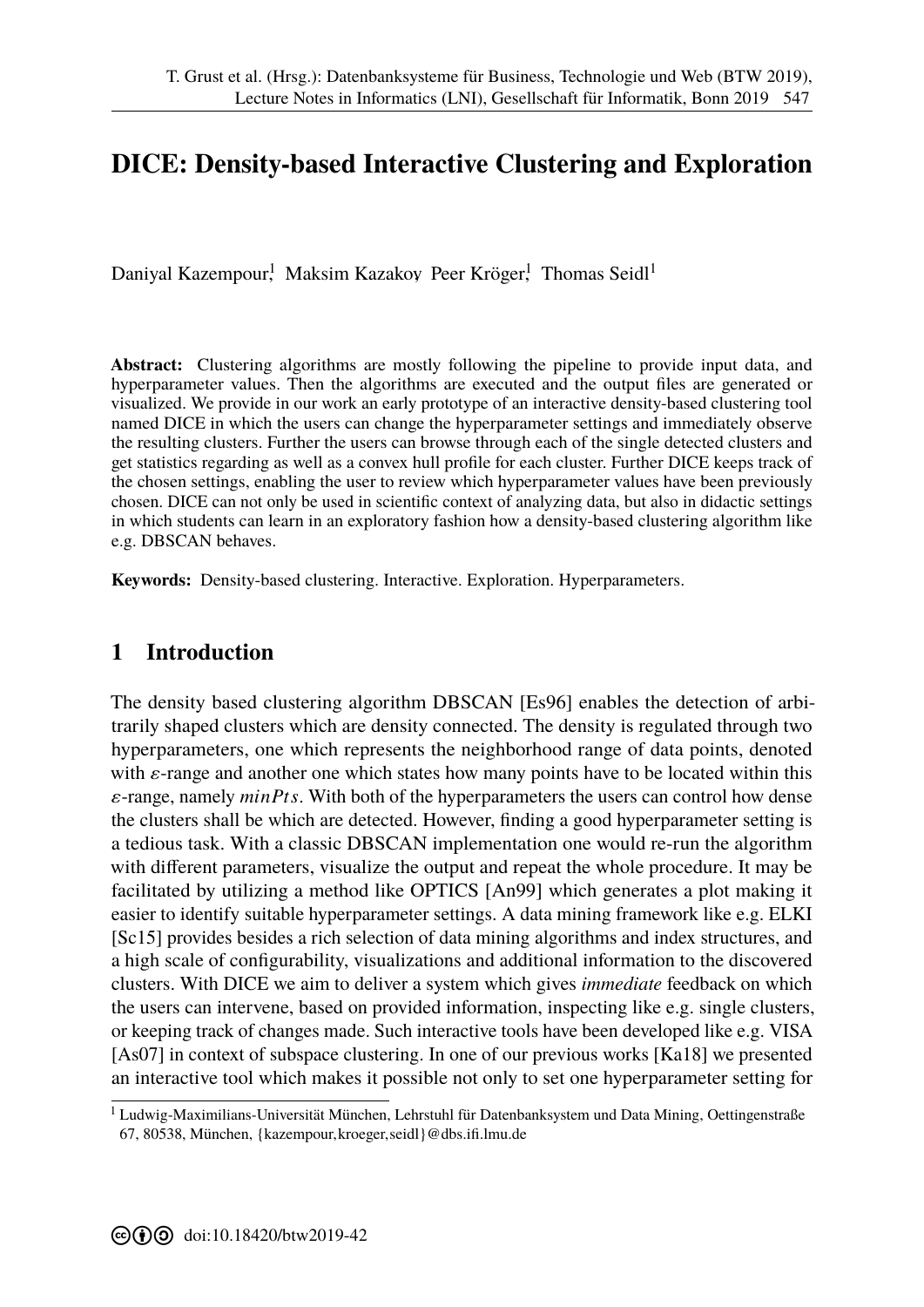the clustering algorithm in the beginning but also set different parameter values at different iteration steps, going back and forth, exploring different outcomes. We aim to target in this work with DICE the interactive clustering in context of density based methods. Our major contributions are: (1) An interactive version of a density-based clustering method, (2) Inspecting single clusters getting statistics and additional information such as convex hulls of a clusters and (3) Keeping track of hyperparameter changes made.

### **2 DICE - Interaction scheme**

DICE abides to the following interaction scheme as seen in Figure 1. First data and initial  $\varepsilon$ and *minPts* parameters are provided and the algorithm is executed. To provide a glimpse of what happens behind the interactive user interface, in a initial step all pairwise distances among all points in the data set are computed. This follows the YOCDO-principle: You Only Compute Distances Once. Based on this distance matrix, filters are applied returning a new matrix where all pairwise entries which have a distance above  $\varepsilon$  threshold are set to zero, while those being below are set to one, yielding an adjacency matrix. On this matrix the connected components are computed. The users see on the main screen the clusters and outliers with the initially provided parameters. As a reaction the users can now change either one or both of the parameters and are provided with an immediate visualization. This visualization-(re)action cycle can be pursued indefinitely.



Fig. 1: Interaction scheme of DICE.

On this occasion it may happen that the users loose track of which hyperparameter settings have been explored so far. For this purpose track-records are provided enabling the users to see which e.g. ε and which *minPts* parameters have been chosen in the previous steps, further it is shown how many clusters emerged at which parameter settings. If the users wish, they can slide through each of the detected clusters being displayed in the main window separately. Here histograms are provided, one which represents on the vertical axis the number of data points and on the horizontal axis, specific distances to other data points. The intention is to show users the distribution of pairwise distances within a cluster. In a much simpler fashion (compared to e.g. OPTICS) it enables to detect further clusters within a cluster, by looking for hills and valleys within the histogram. Besides zooming into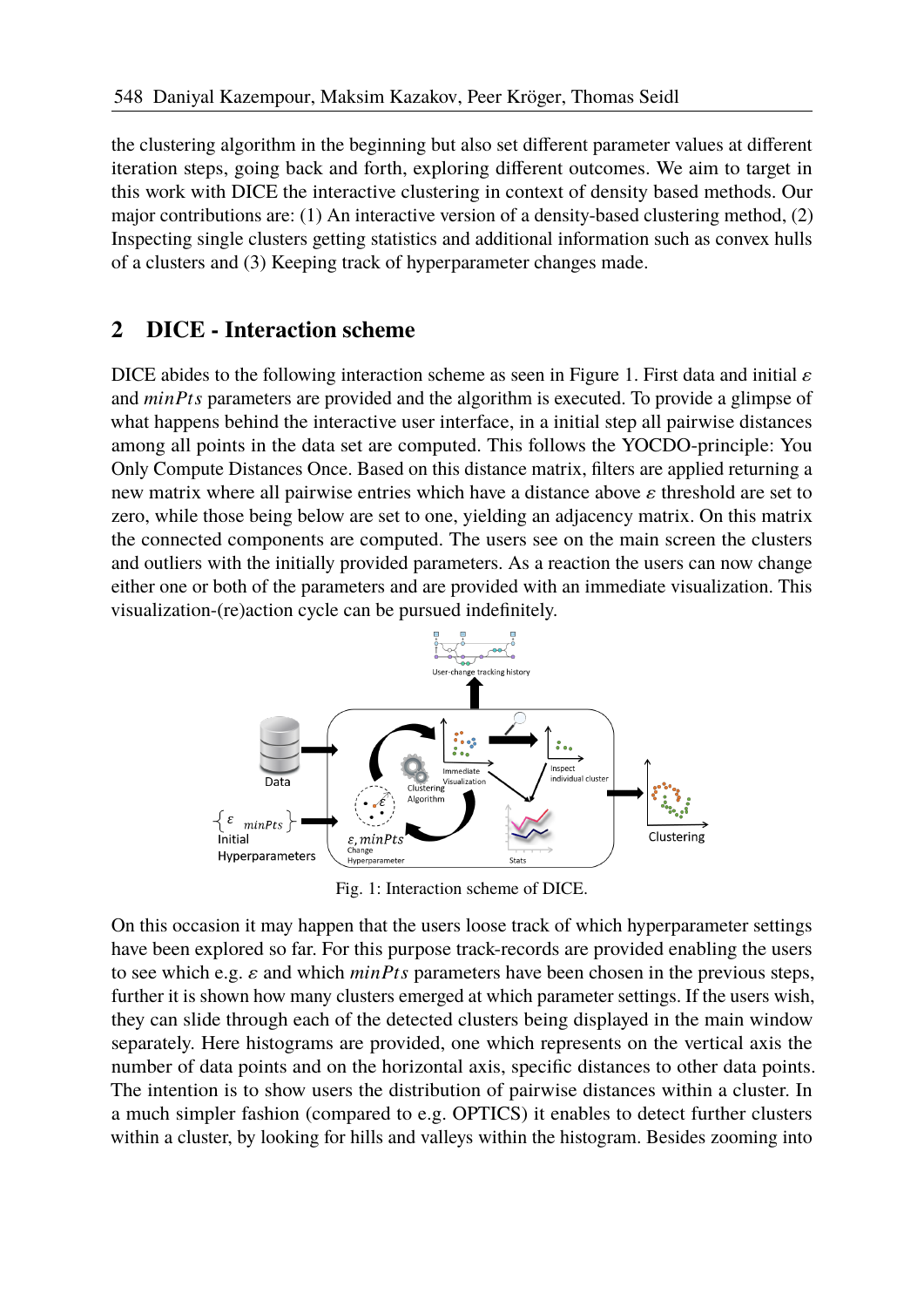single areas within a cluster, which is provided natively by matplotlib, we thought of another concept to focus on a cluster. In the single-cluster view, users can apply "convex hull" and are provided first with a plot showing all layers of convex hulls of the inspected cluster. Then, by each time clicking on that button, one convex hull and the points belonging to it is removed from the view of that cluster, enabling users to inspect a cluster layer-by-layer. The entire described process scheme can be repeated until a desired clustering of the data is found.

## **3 Demonstration outline**

In this section we elaborate on the "screenplay" of the demo. We first start DICE with a given data set and initial hyperparameter settings. This will open the main window first as seen in Figure 2 (center). Since DICE is an interactive tool, we will make the demo session interactive and strongly encourage the attendants to interact with the tool or to suggest e.g. which hyperparameters to choose. Since we may try out many different hyperparameter settings we will highlight the issue of loosing-track which hyperparameters have been chosen. In a second step we reveal the hyperparameter tracking capabilities of DICE as seen in Figure 2 (left and right).



Fig. 2: Main window of DICE (center) with the track record for different  $\varepsilon$  hyperparameter settings (left) and different *minPts* hyperparameter settings (right).

In a third step we go deeper into the analysis process by inspecting single clusters more in detail as it can be seen in Figure 3 (left). Choosing a cluster, we inspect it by first looking at the clusters histogram highlighting which information can be obtained (Figure 3 (right). Further we show that even on single cluster level, we can change the hyperparameters to observe in how far they affect the currently observed cluster. In the fourth and last step we demonstrate how DICE determines the convex hull layers being represented in a separate plot (Figure 3 (center)). By clicking repeatedly on the "Convex Hull" button the participants can observe how like the layers of an onion the convex hulls are removed.

## **4 Concluding remarks and Outlook**

Being aware that DICE is in an early prototype stage, it provides various points of interaction and visualization. DICE enables to inspect single clusters being supported with histograms